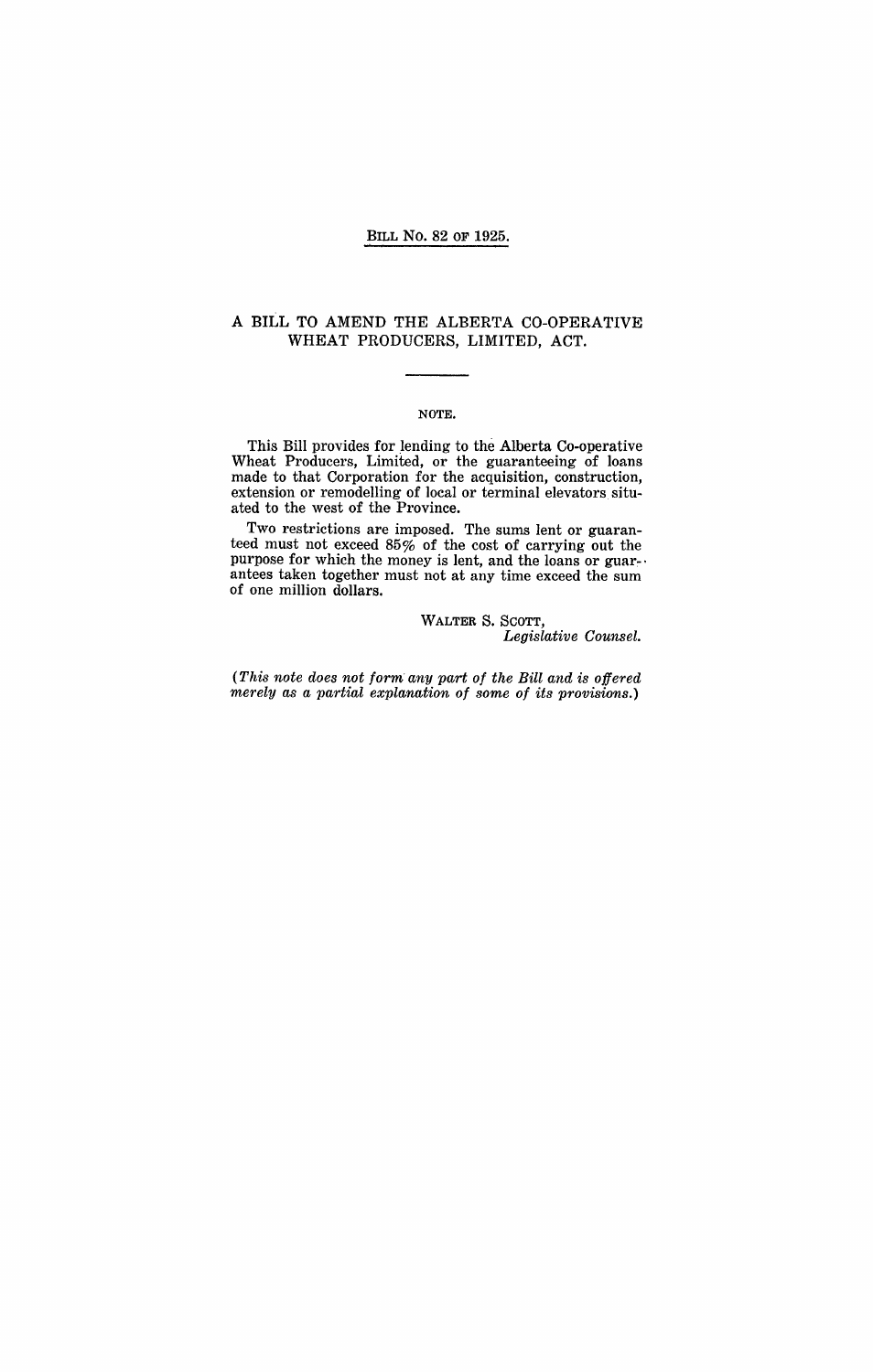# **BILL**

## No. 82 of 1925.

#### An Act to amend The Alberta Co-operative Wheat Producers, Limited, Act.

#### *(Assented to* ,1925.)

H IS MAJESTY, by and with the advice and consent of the Legislative Assembly of the Province of Alberta, enacts as follows:

**1.** This Act may be cited as *"The Alberta Co-operative Wheat Producers, Limited, Act, Amendment Act, 1925."* 

*2. The Alberta Co-operative Wheat Producers, Limited, Act,* being chapter 7 of the Statutes of Alberta, 1924, is amended by striking out section 21, and substituting therefor the following:

 $"21$ .-(1) The Lieutenant Governor in Council is hereby authorized from time to time and on such terms and conditions as may be agreed on with the corporation, to raise by way of loan and to lend to the corporation for the purpose of aiding in the acquisition or construction, extension or remodelling, of any local elevator, a sum not to exceed eightyfive per centum of the estimated cost of the said elevator, or of such extension or remodelling of an elevator.

"(2) The Lieutenant Governor in Council is hereby au-<br>thorized from time to time and on such terms and conditions , as may be agreed on with the corporation, to raise by way of loan and to lend to the corporation for the purpose of aiding in the acquisition or construction or extension or remodelling of terminal elevators at points outside the Province, and to the west thereof, a sum not to exceed eighty-five per centum of the cost or estimated cost of the elevators or of the extension or remodelling thereof, as may be considered advisable or necessary.

"(3) Any sums lent to the corporation under this section shall be repayable in equal annual instalments of principal and interest, the first of such instalments to be due and payable on the first day of August in the second year next following the granting of the loan, and shall be secured by mortgage upon the elevator upon which the money is to be expended, and upon any interest in real or personal property which the corporation may hold or use in connection therewith.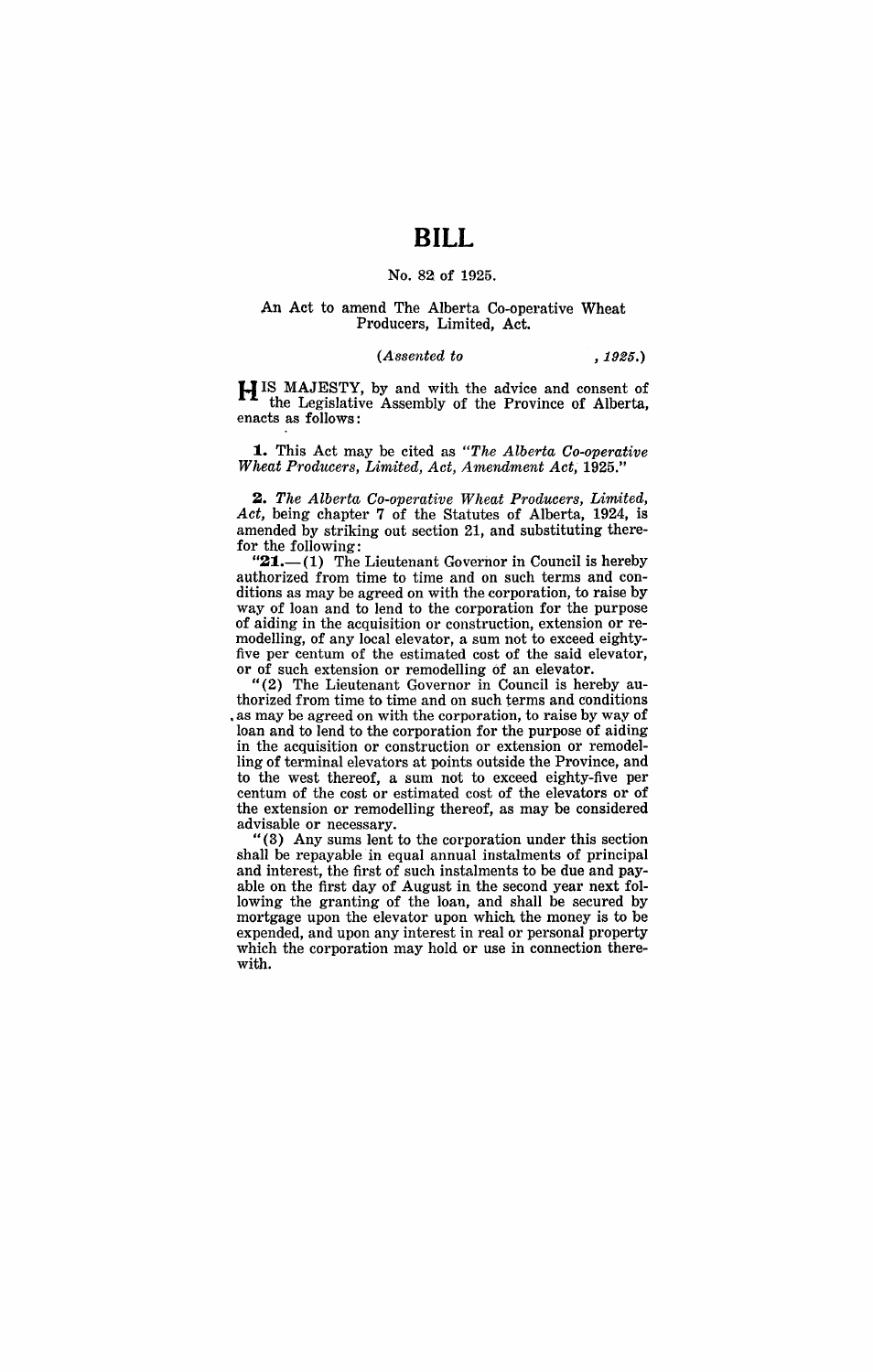"( 4) The number of annual instalments shall be prescribed by the Lieutenant Governor in Council to accord with the type of construction of the elevator.

" (5) The form and terms of the mortgages and of every other evidence of debt which may be given by the corporation on account of any such loan, the times and manners in which the sums lent shall be paid to the eorporation, and the disposition of all moneys lent, shall be subject to the approval of the Lieutenant Governor in Council.

"(6) It shall be sufficient for the purposes of this Act and of *The Bills of Sale Act* if any chattel mortgage or other instrument given by the corporation to the Province or to any minister on behalf of the Province by way of security for an advance made to the corporation under the authority of this Act, be, without any affidavit of execution or of bona *fides* or without a detailed description of the chattel property charged thereby, filed in the office of the Registrar of Joint Stock Companies, and such mortgage or other instrument shall have priority from the date of such filing, over all executions, transfers, mortgages or other encumbrances or charges or dispositions of any sort affecting the said property or any part thereof, and shall from such date be and remain in full force and effect without renewal until discharged or satisfied. '

"(7) The Lieutenant Governor in Council is hereby authorized from time to time to enter into agreements with the corporation and with any person, bank or corporation to guarantee the repayment to such person, bank or corporation from time to time as the same shall become due, of any money advanced under the provisions of this section, with interest at such rate or rates as may be defined by agreement or agreements.

"(8) The said advances may be by way of continued and repeated transactions, and the agreement or agreements may provide such terms and privileges with regard to all or any of such advances including extensions of time to the corporation as may be set forth in any order in council

" $(9)$  The corporation may secure the Province against loss through any such guarantee or guarantees in such manner and form as the Lieutenant Governor in Council may

(10) Such agreement or agreements shall be signed on behalf of the Province by the Provincial Treasurer or such other officer as may be designated by the Lieutenant Governor in Council in the order in council authorizing the agreement or agreements, and upon the agreement or agreements being so signed, the Province of Alberta shall become and be liable for the payment of the principal and interest described in such agreement or agreements, and any such agreement or agreements so signed and purporting to be made hereunder shall be conclusive evidence in favour of any person, bank or corporation as against the Crown and the corporation that the terms of this Act with respect thereto have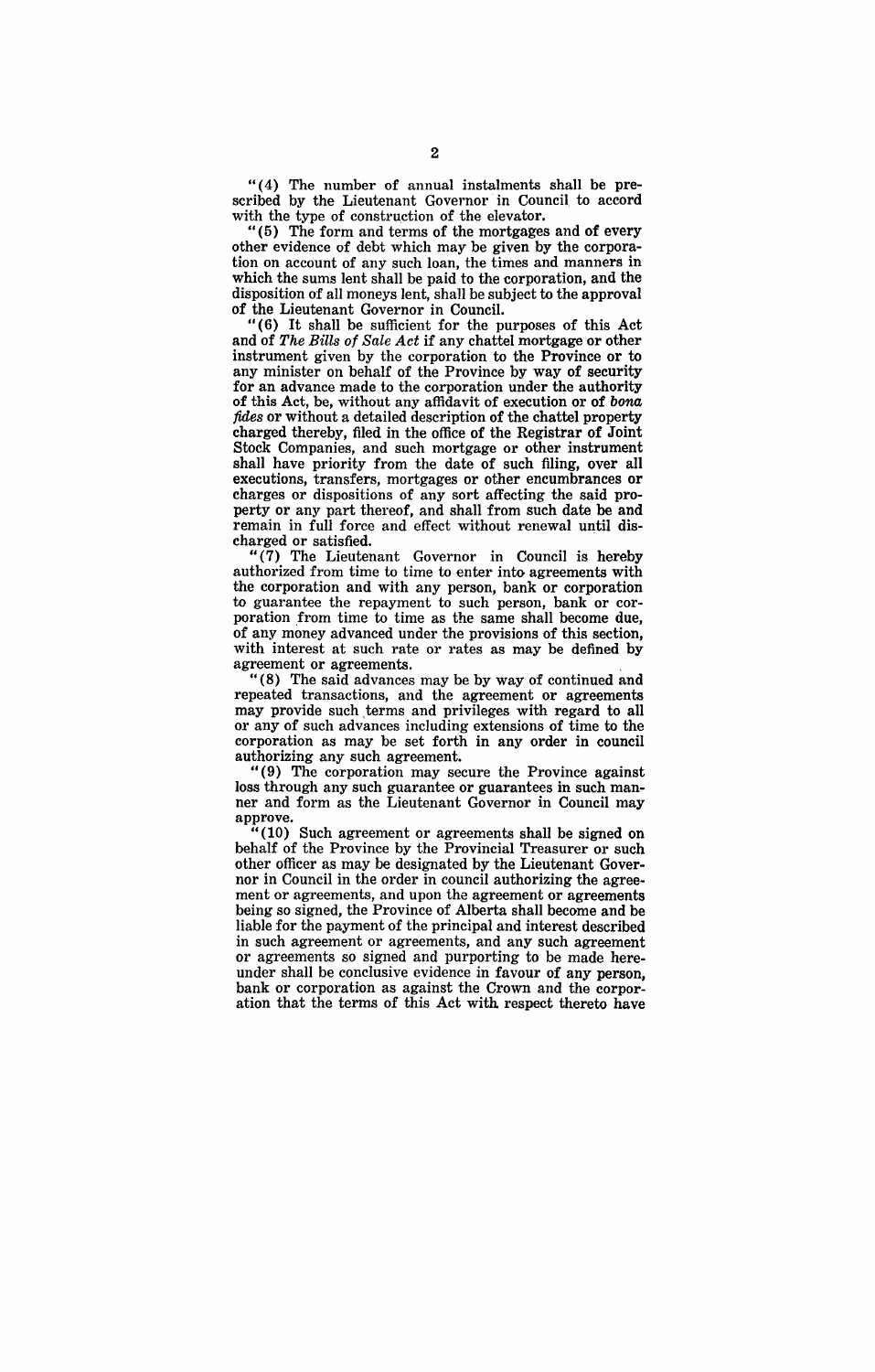been complied with and that the obligations stated therein are valid and binding obligations of the Crown and the corporation and that the terms, conditions and privileges stated therein are authorized by this Act.

"(11) The total amount of the liability of the Province in respect of any loan or of any guarantee given under the provisions of this section shall.not at any time exceed one million dollars."

**3.** This Act shall come into force on the ........... day of ..................... 19 .. .